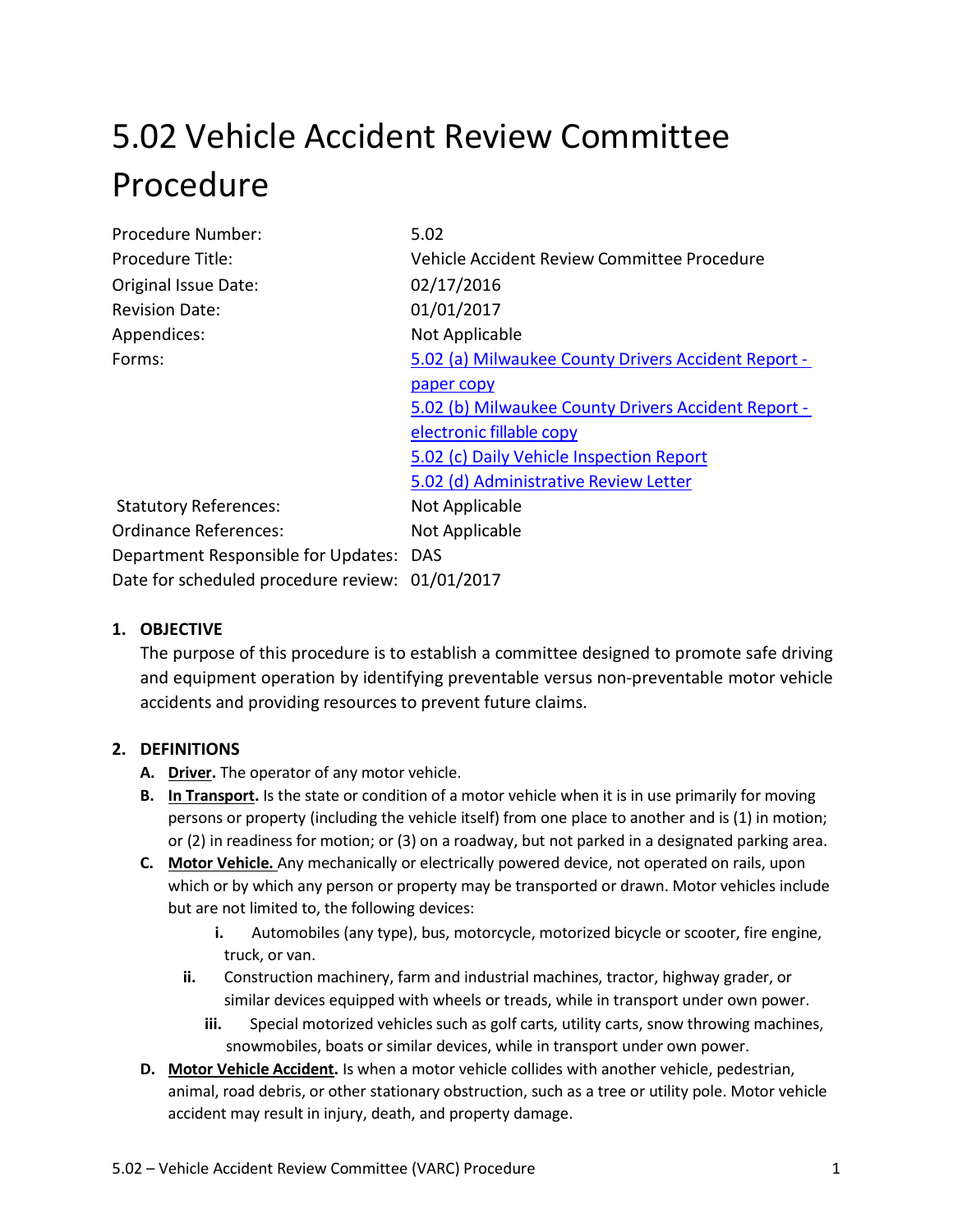- **E. Non-Preventable Motor Vehicle Accident.** Any motor vehicle accident where it is shown that the Milwaukee County employee involved was determined to exercise every reasonable precaution to prevent the accident and his/he**r** actions did not contribute to the accident occurring.
- **F. Preventable Motor Vehicle Accident.** Any motor vehicle accident involving a Milwaukee County motor vehicle which results in property damage and/or personal injury, regardless of who was injured, what property was damaged, to what extent or where it occurred, in which the driver in question failed to exercise every reasonable precaution to prevent the accident.

## **3. PROCEDURE**

## **A. Committee Membership**

- **i. Membership -** The Vehicle Accident Review Committee will be composed of seven (7) members knowledgeable in their respective professions. Membership will include representatives from Milwaukee County and our supporting general liability insurance carrier.
	- a. Two members from the Risk Management Department
	- b. Two members from the Department of Transportation
	- c. One member from the Sheriff's Department
	- d. One member from the Parks Department
	- e. One member from General Liability Insurance Carrier
- **ii. Committee Chair –** One committee member from Risk Management Department will serve as the Committee Chair.
- **iii. Secretary –** One committee member will serve as the Secretary appointed by the Committee Chair.
- **iv. Determination of Membership and Appointment–** Risk Management will determine committee membership. The general liability insurance carrier is subject to change based upon County Board approval. Committee members will be appointed on an annual basis with approval from the supporting department head.

## **B. Committee Meetings**

- **i. Meeting Frequency -** The VARC will meet on a quarterly basis or at the call of the Committee Chair according to need. The Committee Chair will be responsible for coordination and scheduling of all committee meetings.
- **ii. Meeting Location -** The VARC meetings will be held in the Milwaukee County Fleet Management Building located at 10320 W. Watertown Plank Road, Wauwatosa, WI 53226. The meeting location is subject to change based upon room availability.
- **C. Committee Training Requirement –** The VARC committee members will be trained on the National Safety Council (NSC) rules and recommendations for accident preventability.

# **D. Accident Review Procedure**

- **i. Accidents Reviewed -** The VARC will only investigate and determine preventability status of accidents involving County fleet vehicles associated with costs of \$1.00 or more.
- **ii. Information Reviewed -** The VARC members will review available information including but not limited to:
	- a. Copies of the investigating officer's report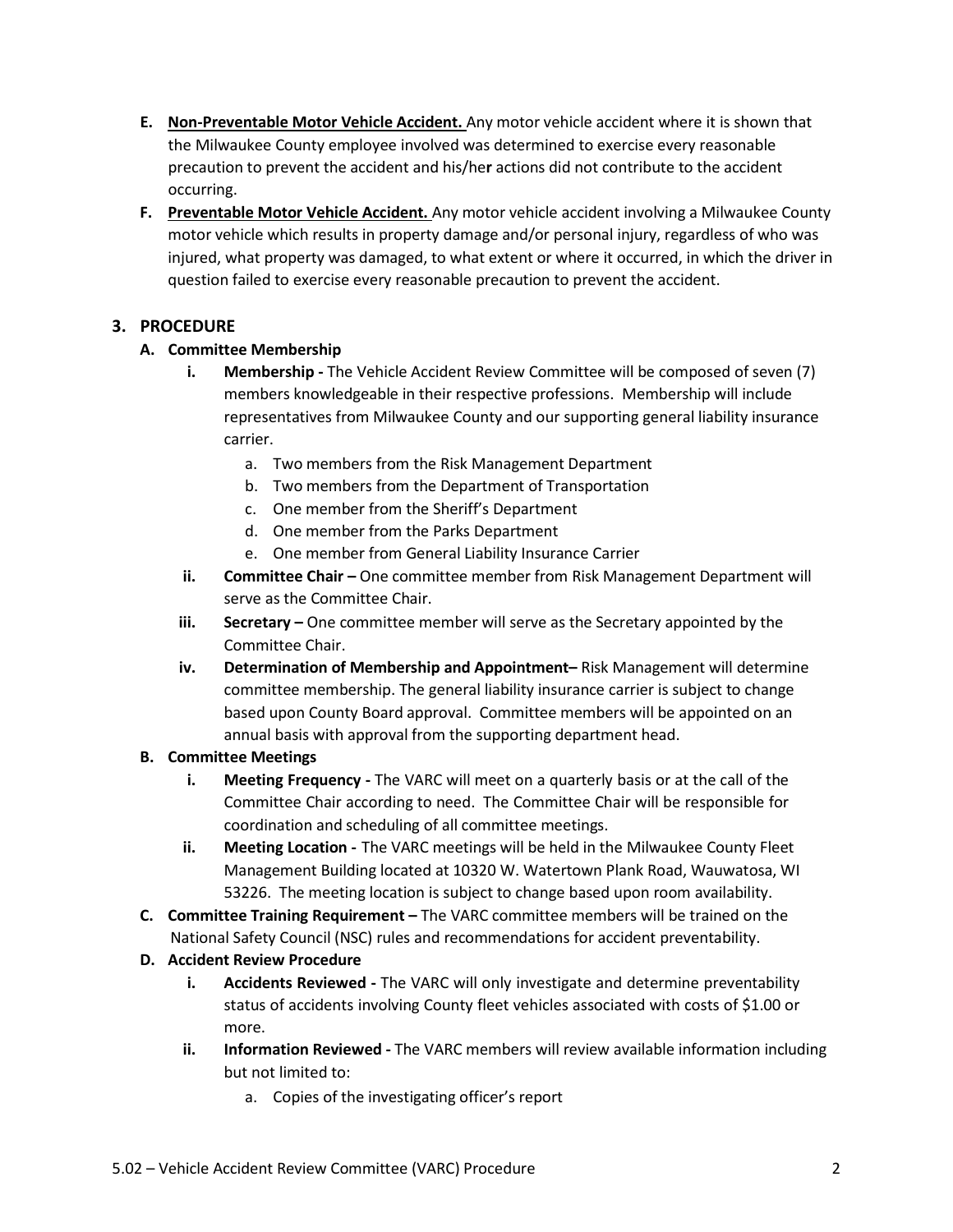- b. Copies of Milwaukee County Driver's Accident Report
- c. Copies of the Milwaukee County Daily Vehicle Inspection Report
- d. Loss reports
- e. Statements from available witnesses
- f. Accident reconstruction documents
- **iii. Review Process -** The motor vehicle accident will be described by the Committee Chair or other competent person utilizing all information available detailing the circumstances of the accident. Committee members will be allowed to ask questions during the presentation.
- **iv. Preventability Determination -** After reviewing the circumstances of each motor vehicle accident, the committee will determine whether each accident was preventable or nonpreventable utilizing the National Safety Council (NSC) rules and recommendations for accident preventability. A majority vote from the committee members will determine if the accident was preventable or non-preventable. Before reaching a finding of nonpreventable, the committee must be satisfied that the accident could not have been prevented by the driver through normal alertness and attention to driving.

#### **E. Administrative Review**

- **i. Available Administrative Review Resources -** The VARC members will make training and/or administrative review recommendations for those involved in the motor vehicle accident based on the findings of the investigation. Available training and/or administrative review includes but are not limited to:
	- a. Sheriff Training Academy Driving Simulator
	- b. Learning Management System (LMS) on line Defensive Driving Course and training materials
	- c. Specialized motor vehicle usage training
	- d. Supervisory driver observations with employee follow up
- **ii. Notification -** The supervisor of the employee involved in the motor vehicle accident will be notified of the VARC accident investigation outcome by e-mail with an attached Administrative Review letter provided for this purpose. The letter will document whether the accident was deemed preventable or non-preventable and any recommended training and/or administrative review to be completed. It is the responsibility of the supervisor to share the letter and its contents to the employee that was involved in the motor vehicle accident.
- **iii. Appeal -** If an employee believes that the preventability findings of the VARC is incorrect, the employee may appeal the Committee's decision. Appeal procedures are as follows:
	- a. An employee has two (2) weeks from the date listed on the Administrative Review letter notification to appeal his/her case.
	- b. The employee must notify his/her supervisor of the appeal. The supervisor will notify the VARC Chair to schedule the appeal for the next meeting date.
	- c. The employee may provide additional documentation or written statements for the VARC to review prior to the appeal review meeting. Employees who feel that they should be present when his/her accident appeal is reviewed will contact his/her supervisor for approval to attend the meeting.